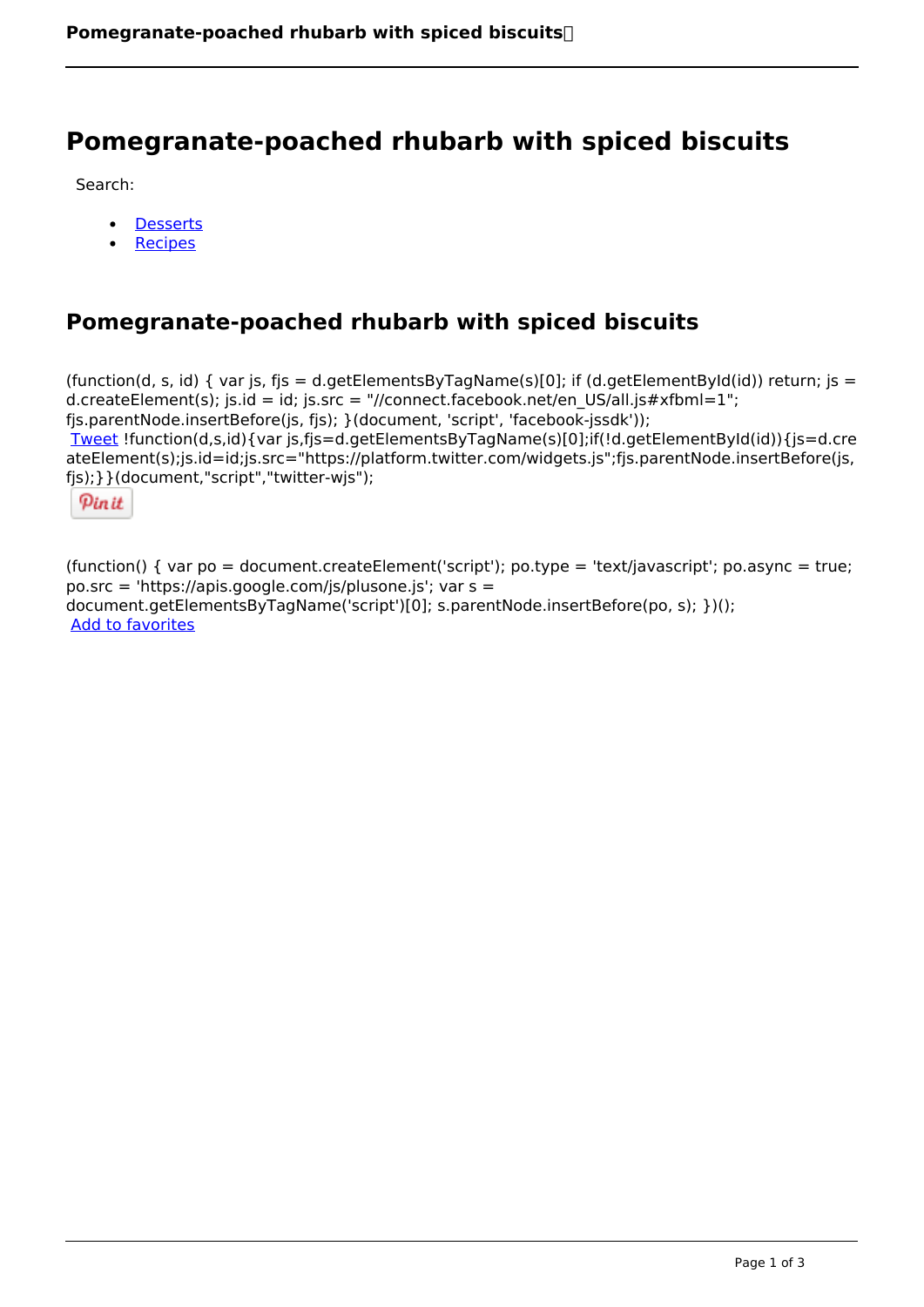

Rate this recipe

0 people are cooking this [Count me in](https://www.naturalhealthmag.com.au/flag/flag/favorites/2087?destination=printpdf%2F2087&token=49f5e2c132397f4997c4cfffb707e675)

An easy but impressive dessert that makes the most of rhubarb when the pinkest batons come into season during late winter.

Here, [Anjum Anand](http://anjumanand.co.uk/) shares her beautiful rhubarb recipe.

Rhubarb works really well with pomegranate and tangerine and the spices here add a lovely warmth. The simple biscuits are crunchy, buttery and so moreish that the recipe makes more than you need, so you can munch on them for days after the dessert is a sweet memory… and they can be made a few days in advance.

## **Ingredients**

For the spiced biscuits (makes 12 to 14)

- 120 g unsalted butter, at room temperature
- 80 g light muscovado or soft brown sugar
- $\cdot$   $\frac{1}{2}$  tsp ground cardamom
- 1 tsp ground cinnamon
- Good pinch of salt
- 120 g plain flour
- 60 g cornflour